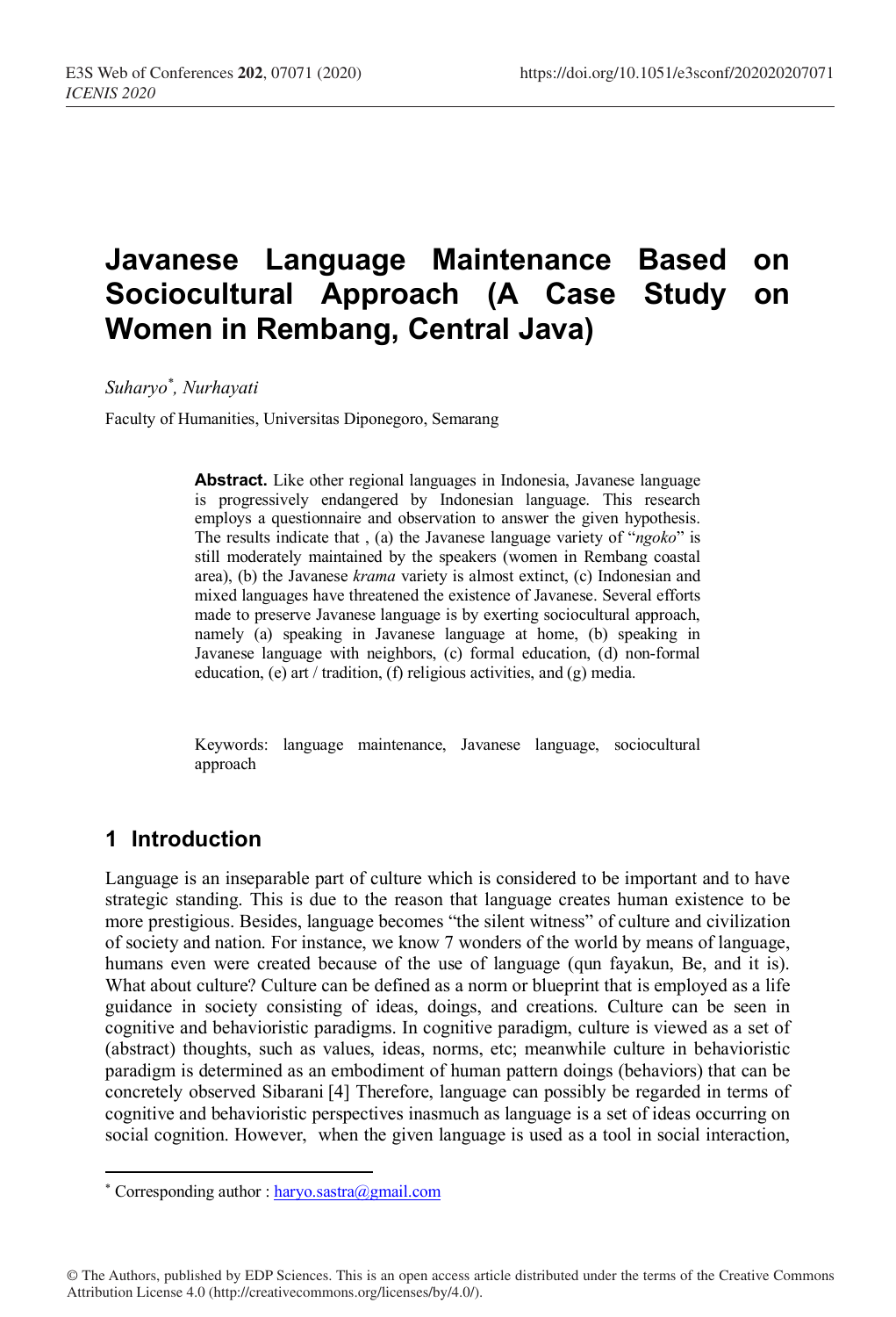it is a pattern of behaviors. Saussure, in this context, employed the terms "*langange",*  consisting of two concepts *langue* (abstract) and *parole* (concrete), whereas Chomsky mentioned deep structure and surface structure. Another familiar concept is the notion of linguistic competence and linguistic performance.

Referring those explanations, language maintenance in this research denotes a set of ideas (cognitive culture) and language use by society (behavioristic culture). Thus, Javanese language maintenance embodies a set of ideas lying on collective cognition of people in Rembang, for instance the Javanese language system (*ngoko*, *krama*, and its varieties; its standard use, etc); and the term "maintenance" implies a social phenomenon of language use in Rembang used by people as a tool to interact with each other. It is said as a communication tool because people in Rembang apparently are able to use other languages, for example Indonesian language, and even Arabic language.

When they use either a certain language or a certain variety, they practically deal with several language or variety choices which they know it is not easy to choose because they are commonly bilingual even multilingual. Thereupon, there are some obstacles for them to opt Javanese *ngoko* (rough/refined), *krama* (*madya, inggil*), Indonesian language or other languages. Those problems are for example to whom, when, where, how they are talking, etc. This leads to the language/variety choices becoming "a battle arena" to speakers in Rembang. A battle surely has the winner, the loser, or the survivor. The term "Javanese language maintenance" contextually appears in this research taken from the concept of "battle".

Language shift and language maintenance in several studies are considered as two sides of the same coin. Another term that resembles this phenomenon is a double edged sword. One language or variety is chosen, and one is maintained. Agus Wijayanto (2007) mentioned that Javanese language has lost its speakers especially young speakers. This accords with Suharyo's research (2017:2018) indicating that young Javanese speakers will quit conversing in Javanese/their regional language. Meanwhile, Saddhono and Rohmadi (2014) emphasized the use of Javanese language in education mainly first grade up to third grade of elementary school. Thus, promoting education based on mother language is crucial (Sugiharto, 2014) so regional languages do not extinct and are able to preserve its existence. The research conducted by Saddhono and Rohmadi was supported by Maria Botivar (2015) who said that curriculum of language should be established on the basis of the learners' needs that is multicultural, so people are involved actively and massively to maintain mother language. This is done to take into account that regional language/mother language becomes endangered. Besides, Botivar urged (1) government to be assertive, (2) school to take over jobs and roles of family in terms of regional language/mother language maintenance. On the other hand, Nurhayati et. A. (2013) proposed 6 strategies in maintaining language. Those plans include (1) the Javanese language use as a communication tool in family, (2) the use of Javanese language with cultural context in some events (sea thanksgiving, earth thanksgiving, etc), (3) using Javanese language in local culture (traditional Javanese song competition, *egrang, gobag sodor*, etc) (4) the roles of regional government, (5) the roles of non-governmental organizations and art center, and (6) promoting language, literature and culture broadcasting by mass media and electronic media. The question are how are Javanese language maintenances in Rembang? and How are the Rembang people's roles in maintaining Javanese language? This study aims to discover the answer.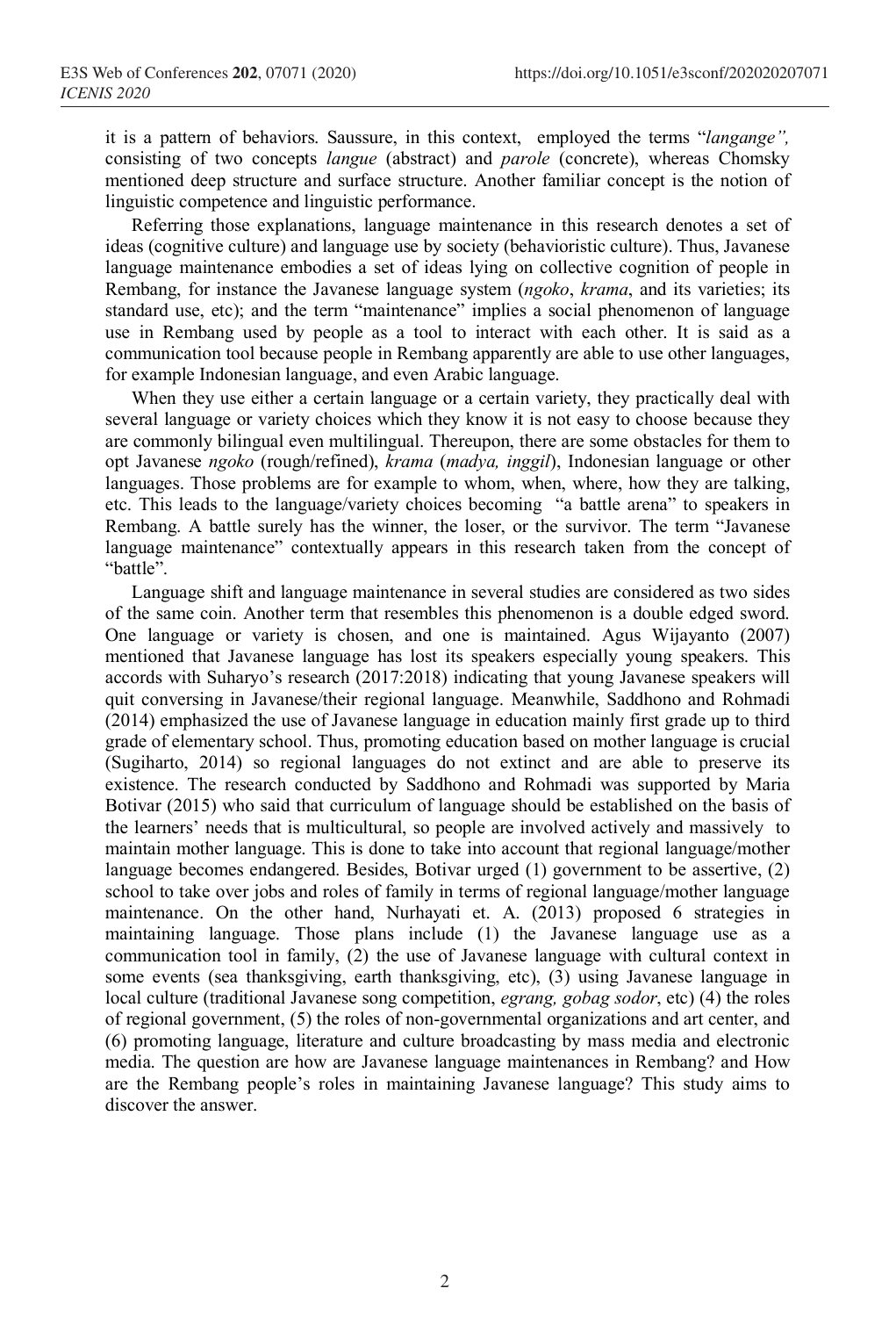### **2 Result and Discussion**

#### **2.1 Result**

The results show that the sixty percent (60%) of women living in Rembang waterfront area speak in *ngoko*, but Indonesian language begins to threat with twelve percent of people speaking in it, and another threat is mixed-language with eight percent (8%) of speakers. The percentage of the mixed-language use is based on the observation of people aged under 35 who prone to shift their language to Indonesian due to their wide social level and high mobility. Meanwhile, *krama* Javanese language is stuck in 1%. This means that *krama* is predicted to be extinct soon.

Furthermore, the results of women living in Rembang rural area indicate that forty eight percent (8%) of them maintain to speak in *ngoko* (lesser than Rembang waterfront area), twenty percent (20%) speak in Indonesian, the mixed-language was spoken by seven percent (7%), and another eleven percent speak in *krama*. According to those results, Indonesian language spoken women in rural area is more jeopardizing the existence of Javanese language than that spoken by women in waterfront area. Mixed-language percentage of women in rural area are likewise higher than that of women in waterfront area. However, *krama*, the variety of Javanese language spoken by women in Rembang rural area is higher than that spoken by women in Rembang waterfront area.

**Javanese language maintenance**. Javanese language, mainly *ngoko* , maintenance on Rembang people especially women, is well-maintained on social institutions such as, family, neighborhood, social activities (*arisan*, *dawis*, Integrated Service Post). *Krama* is only maintained in family scope and seldom in matrimonial ceremony. Meanwhile, mixedlanguage is spoken almost in every social institutions, for instance: home/family, neighbourhood, friendship, social activities (*arisan*, *dawis*, Integrated Service Post, religious activities, etc)

**Javanese language maintenance based on sociocultural approach.** The efforts to maintain Javanese language conducted by women in waterfront area are (a) using Javanese language when talking to family members (b) speaking in Javanese language to relatives or neigbours, (c) involving the use of Javanese language in social activities such as social gathering/*arisan*, Integrated Service Post, *dawis*; (d) exerting Javanese language in religious institutions, such as *tausiah*, routine Qur'an recitation; (e) using Javanese language in formal education, especially in the first up to third grade of elementary school, (f) applying the use of Javanese language as social communication in non-formal education, for examples dance training, singing Javanese songs (g) practicing Javanese language in certain traditional events, such as sea thanksgiving.

#### **2.2 Discussion**

Reviewing those points, Javanese language continuously is used by women in both waterfront and rural area (48% - 60%). However, it should take into consideration that the well-maintained language is *ngoko*, while *krama* is in critical condition if it is not mentioned "almost extinct", likewise creole *Tugu* (Suratminto, et.al., 2016). The percentage of *ngoko* is only about 60% , that is not so a pleasing number since it is Javanese languge and it is threatened by Indonesian language and mixed-language. The Javanese language will probably share the same condition with creole *Tugu*, if concrete and continuous efforts are not taken.

To overcome the extinction of Javanese language, several efforts that had already taken are Javanese languagse use in social institutions (a) nuclear family/home (b) neighbourhood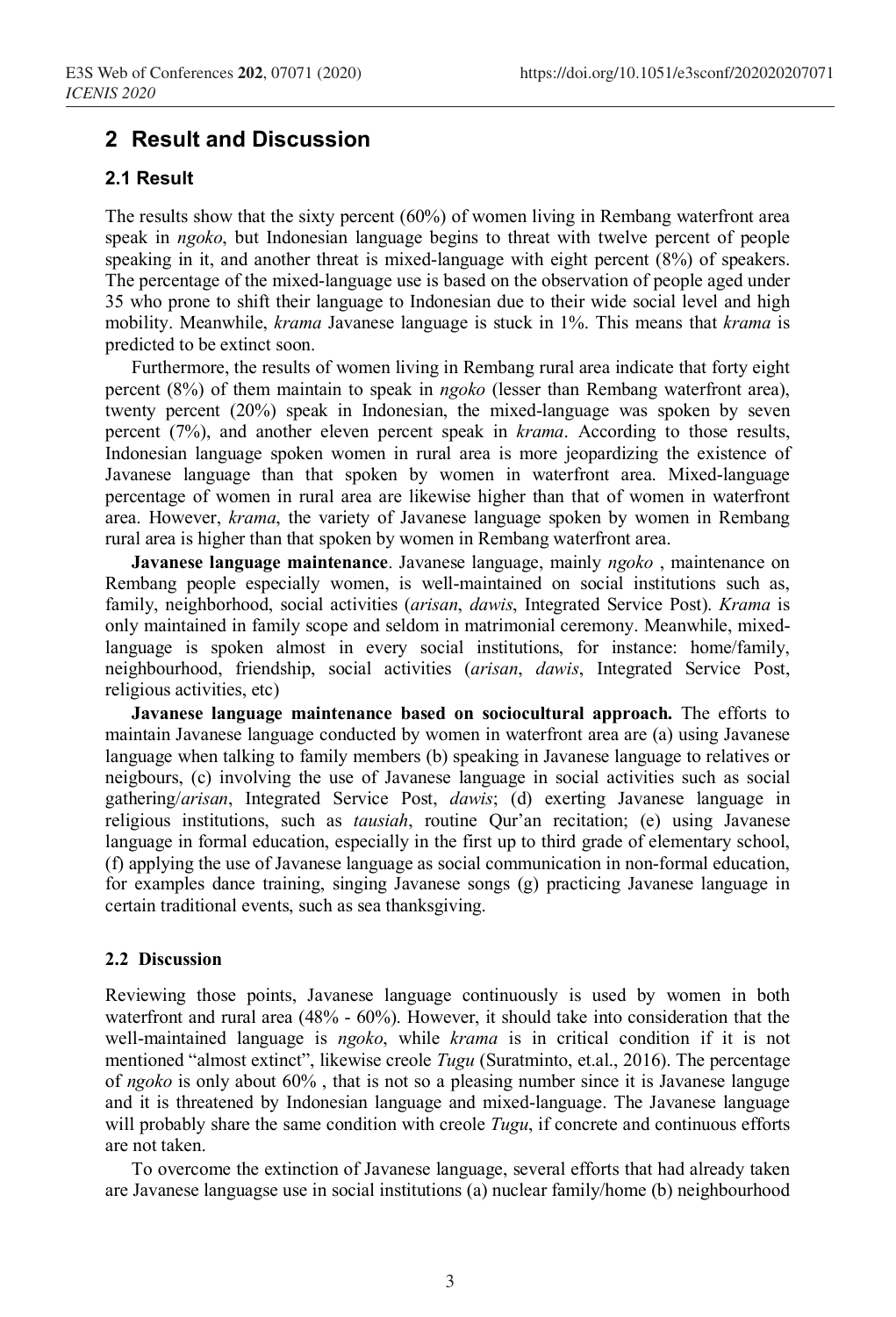(c) social activities (*dawis*, routine social gathering) (d) religious activities (Qur'an recitation) (e) traditional practices (sea thanksgiving) (f) formal education, (g) art (art centre). These results are aligned with the research conducted by Endang Nurhayati, et.al (2013). Besides the use of Javanese Language in those 7 social institutions, curriculum of Javanese language needs to be reinforced according to Sugiharto (2014), Saddhono dan Rohmadi (2014), dan Botivar (2015). Furthermore, government roles have to be improved and intensified as ruled in UU No.24/2009 and UUD 45, article 36.

## **3 Conclusion**

There are some notes as a conclusion. First, Javanese is still well-maintained by women in Rembang waterfront area (40% - 60%). Second, Indonesian has been used as mother language (7% - 12%). Third, the women in Rembang waterfront area are in transition, as indicated by the use of mixed-languages (8% - 11%). Fourth, *krama* as one of varieties Javanese language spoken by women in Rembang rural area is higher in percentage compared to that spoken by Rembang waterfront area. Fifth, Rembang people are classified as a bilingual community even as multilingual (small percentage). Sixth, the pattern of Javanese language maintenance based on socio-cultural approach in institutions: family, neighborhood, social activities, formal education (elementary grades 1 to 3), non-formal education (dance center), traditional events (sea thanksgiving), religious institutions (Qur'an recitation groups, religious education NU ), early childhood education (ECE). Seventh, Indonesian language has threatened the existence of Javanese language. Eighth, several efforts need to be done so Javanese language is not increasingly displaced or retained by the speech community, such as (a) reinforcing the Javanese language curriculum based on the needs of learners, (b) decisive and massive roles of government, (c) education becomes the support and contributor that need to be strengthened its function and role in maintaining/preserving the regional languages in general and Javanese in particular, (d) the function and role of the media are extremely important in helping to preserve and maintain local languages (read: Javanese).

## **References**

- **1.** Botivar, Maria."Pemertahanan Bahasa dan Pengembangan Kurikulum Bahasa Berbasis Analisis Kebutuhan" Prosiding Seminar Nasional Bulan Bahasa UNIB. (2015)
- **2.** Nurhayati, Endang, et.al. "Strategi Pemertahanan Bahasa di Daaerah Istimewa Yogyakarta" dalam LITERA Vol **12**, No.1 (2013)
- **3.** Nurwahidah, Lina Siti. "Pelestarian Bahasa dan Prindip-Prinsip Budaya Lokal Berbasis Pendidikan Multikultural di Indonesia" dalam *Journal of Education Exsperts,* Vol.**2**,No.1 (2019)
- **4.** Sibarani, Robert,2004, Antroplogi linguistic, Medan: peneerbit Moda
- **5.** Sugiharto, Setiono. "Urgensi Mempomosikan Pendidikan Berbasis Bahasa Ibu: Sebuah Kasus di Indonesia" dalam *The International Journal of Foreign Language Teaching,*Vol.10, Issue 1 (2014)
- **6.** Suharyo. "Pemilihan Kode pada Generasi Muda Non-Jawa" dalam *NUSA,* Vol.**12**, No.4 (2017)